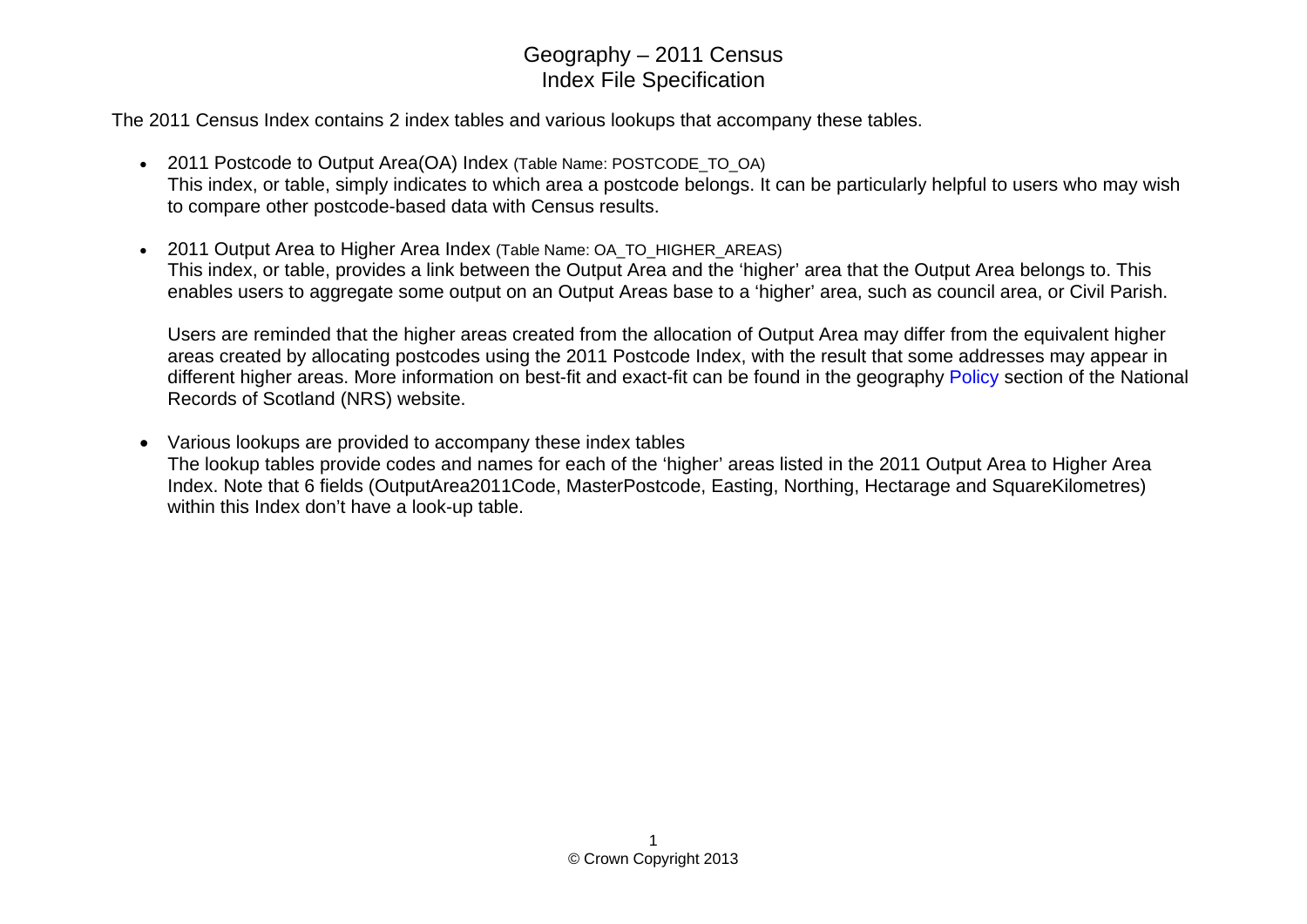### **Table Name: Postcode\_To\_OA**

**Description:** This table lists the 2011 frozen small user postcodes and their allocated 2011 Census Output Area codes.

| <b>Field Name</b>  | <b>Type/Size</b> | Range                     | <b>Comments</b>                                                                                                                                                                                                                              |
|--------------------|------------------|---------------------------|----------------------------------------------------------------------------------------------------------------------------------------------------------------------------------------------------------------------------------------------|
| Postcode           | Char(9)          |                           | The Royal Mail Postcode. Comprised of for example:<br>Area<br>EH<br>10<br>District<br>Sector<br>4<br>SU<br>Unit<br>Full postcode = $EH10$ 4SU<br>Along with any split indicator (A, B, C) added by National Records of Scotland<br>$(NRS)$ . |
| OutputArea2011Code | Char(9)          | S00088956 to<br>S00135306 | A code that identifies a 2011 Census Output Area.                                                                                                                                                                                            |
| HouseholdCount     | Integer          |                           | 2011 Census occupied household count.                                                                                                                                                                                                        |
| PopulationCount    | Integer          |                           | 2011 Census usually resident population count.                                                                                                                                                                                               |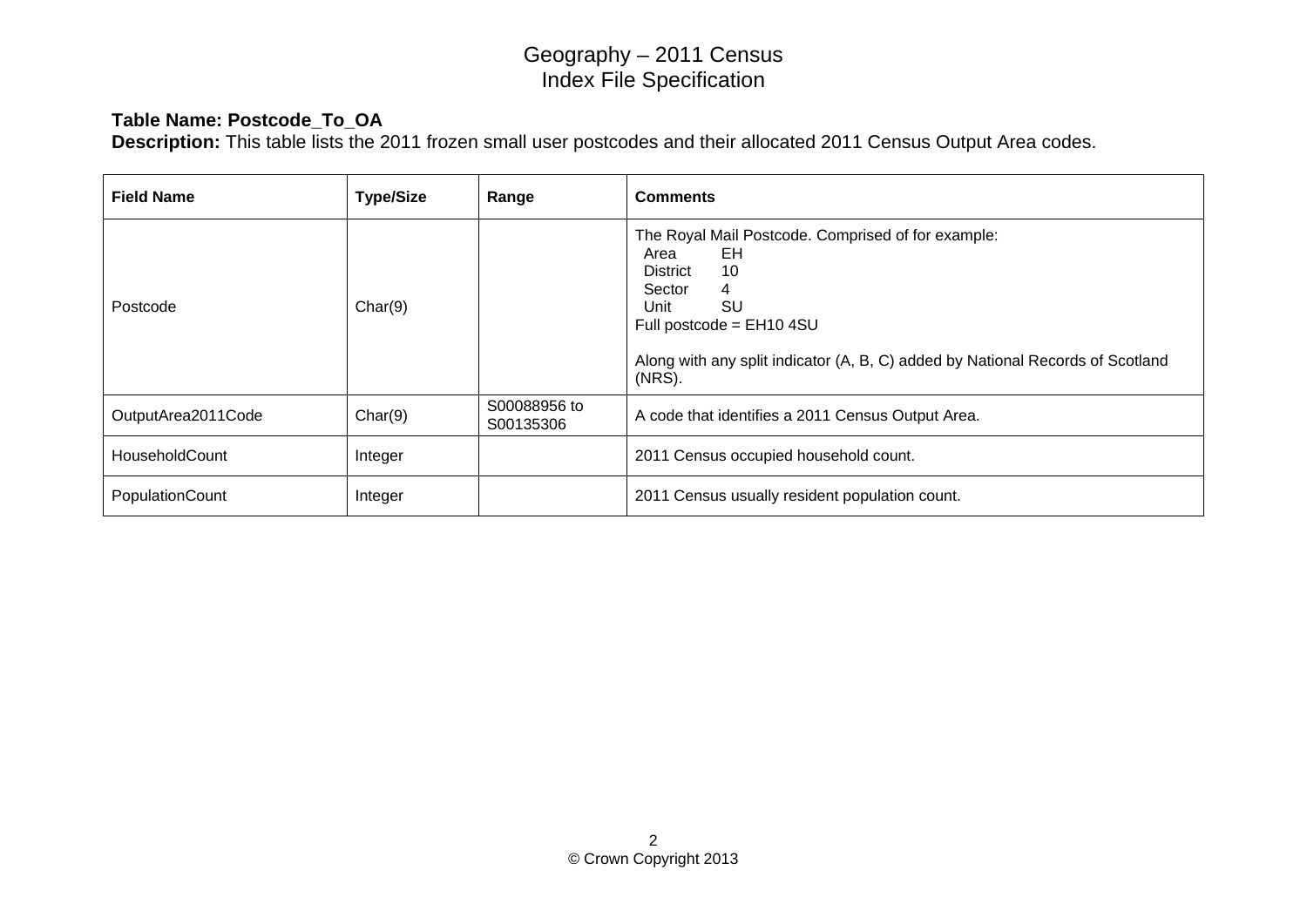### **Table Name: OA\_To\_Higher\_Areas**

**Description:** This table lists the 2011 Census Output Areas and the associated geography information.

| <b>Field Name</b>                    | <b>Type/Size</b> | Range                     | <b>Comments</b>                                                                                                                                             |
|--------------------------------------|------------------|---------------------------|-------------------------------------------------------------------------------------------------------------------------------------------------------------|
| OutputArea2011Code                   | Char(9)          | S00088956 to<br>S00135306 | A code that identifies a 2011 Census Output Area.                                                                                                           |
| LAU2011Level2Code                    | Char(9)          | S31000001 to<br>S31001229 | European Area Classification Local Administrative Unit (LAU)<br>2011 level 2 (formerly Nomenclature of Territorial Units for<br>Statistics (NUTS) level 5). |
| Islands2011Code                      | Char(3)          | 001 to 160                | A code that identifies an island.                                                                                                                           |
| Settlement2010Code                   | Char(9)          | S20000001 to<br>S20000502 | A code identifies a 2010 Settlement.                                                                                                                        |
| Locality2010Code                     | Char(9)          | S19000001 to<br>S19000629 | A code that identifies a 2010 Locality                                                                                                                      |
| CouncilArea2011Code                  | Char(9)          | S12000005 to<br>S12000046 | A code that identifies a 2011 Council Area.                                                                                                                 |
| LocalCharacteristicSector2011Code    | Char(9)          | S29000001 to<br>S29001012 | A code that identifies a 2011 Census Local Characteristic<br>postcode sector.                                                                               |
| DetailedCharacteristicSector2011Code | Char(9)          | S28000001 to<br>S28000866 | A code that identifies a 2011 Census Detailed Characteristic<br>postcode sector.                                                                            |
| PostcodeSector2011                   | Char $(6)$       |                           | Postcode Sector. Comprised of for example:<br>EH<br>Area<br>10<br><b>District</b><br>4<br>Sector                                                            |
| HealthBoardArea2006Code              | Char(9)          | S08000001 to<br>S08000014 | A code that identifies a 2006 Health Board Area.                                                                                                            |
| CivilParish1930Code                  | Char(3)          | 001 to 871                | A code that identifies a 1930 Civil Parish.                                                                                                                 |
| NationalPark2010Code                 | Char(9)          | S21000002 to<br>S21000003 | A code that identifies a 2010 National Park.                                                                                                                |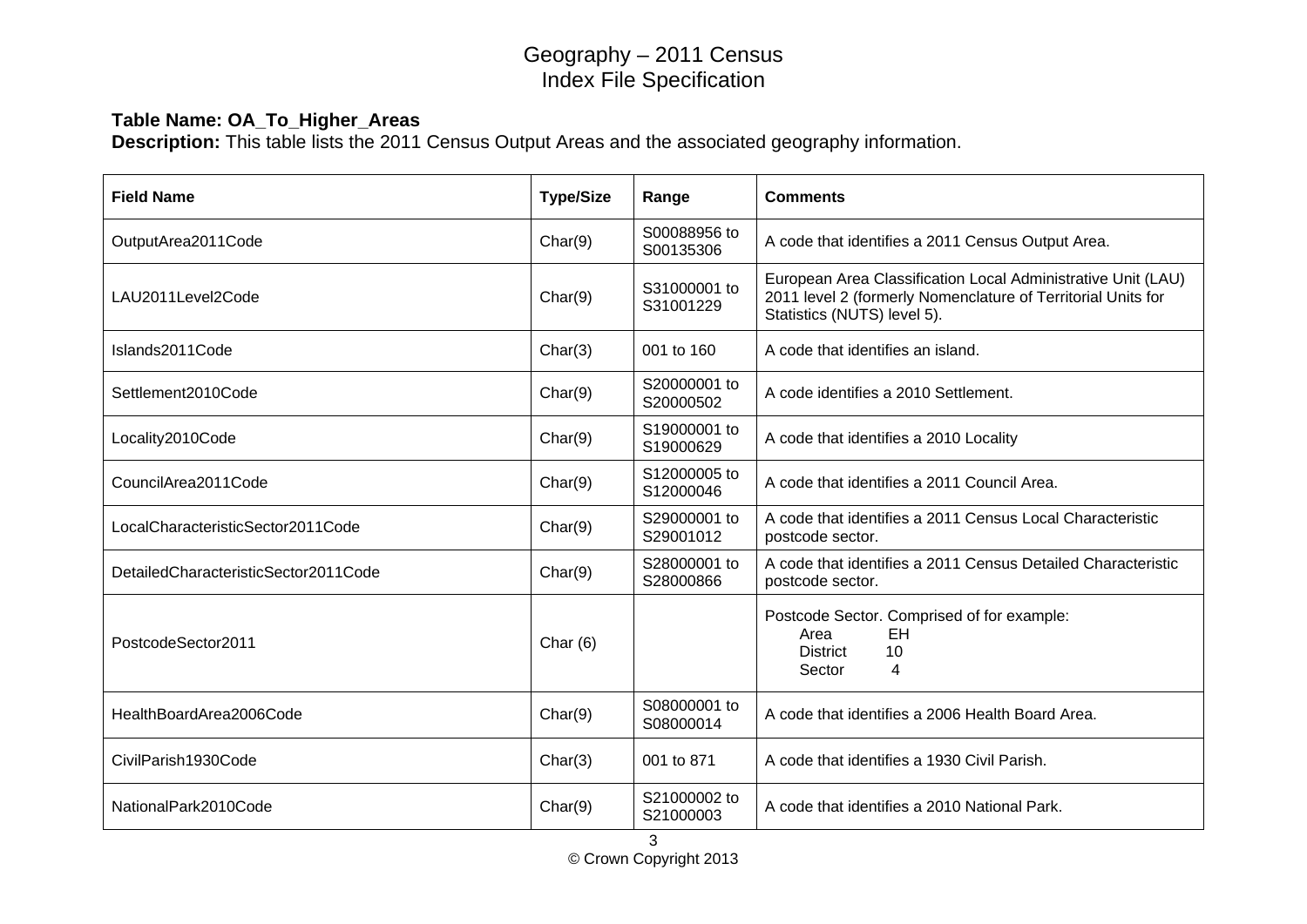| <b>Field Name</b>                          | <b>Type/Size</b> | Range                      | <b>Comments</b>                                                                                                                             |
|--------------------------------------------|------------------|----------------------------|---------------------------------------------------------------------------------------------------------------------------------------------|
| StrategicDevelopmentPlanningArea2008Code   | Char(9)          | S11000001 to<br>S11000004  | A code that identifies a 2008 Strategic Development Planning<br>Area.                                                                       |
| CommunityHealthPartnership2012Code         | Char(9)          | S03000001 to<br>S03000044  | A code that identifies a 2012 Community Health Partnership.                                                                                 |
| CommunityHealthPartnershipSubAreas2011Code | Char(9)          | S26000001<br>to S26000038  | A code that identifies a 2011 Community Health Partnership<br>sub sector.                                                                   |
| EnterpriseRegion2008Code                   | Char(9)          | S09000001 to<br>S09000006  | A code that identifies a 2008 Scottish Enterprise Region.                                                                                   |
| ScottishParliamentaryRegion1999Code        | Char(9)          | S17000001 to<br>S17000008  | A code that identifies a 1999 Scottish Parliamentary Region.                                                                                |
| UKParliamentaryConstituency2005Code        | Char(9)          | S14000001 to<br>S14000059  | A code that identifies a 2005 UK Parliamentary Constituency.                                                                                |
| ScottishParliamentaryConstituency1999Code  | Char(9)          | S16000001 to<br>S16000073  | A code that identifies a 1999 Scottish Parliamentary<br>Constituency.                                                                       |
| ScottishParliamentaryRegion2011Code        | Char(9)          | S17000009 to<br>S17000016  | A code that identifies a 2011 Scottish Parliamentary Region.                                                                                |
| ScottishParliamentaryConstituency2011Code  | Char(9)          | S16000074 to<br>S1600146   | A code that identifies a 2011 Scottish Parliamentary<br>Constituency.                                                                       |
| ElectoralWard2007Code                      | Char(9)          | S13002476 to<br>S130002834 | A code that identifies a 2007 Electoral Ward.                                                                                               |
| Datazone2001Code                           | Char(9)          | S01000001 to<br>S01006505  | A code that identifies a 2001 Datazone.                                                                                                     |
| IntermediateZone2001Code                   | Char(9)          | S02000001 to<br>S02001235  | A code that identifies a 2001 Intermediate Zone (built from<br>Datazone).                                                                   |
| ScottishIndexofMultipleDeprivation2012Code | Char(4)          | $0001 - 6505$              | A code that ranks small areas called Datazones from the most<br>deprived ranked 1 to the least deprived ranked 6505.                        |
| UrbanRural8Fold2011_12Code                 | Char(1)          | 1 to 8                     | A code that provides a standard definition of rural Scotland<br>using the Scottish Governments (SG) Urban Rural<br>classification (8 fold). |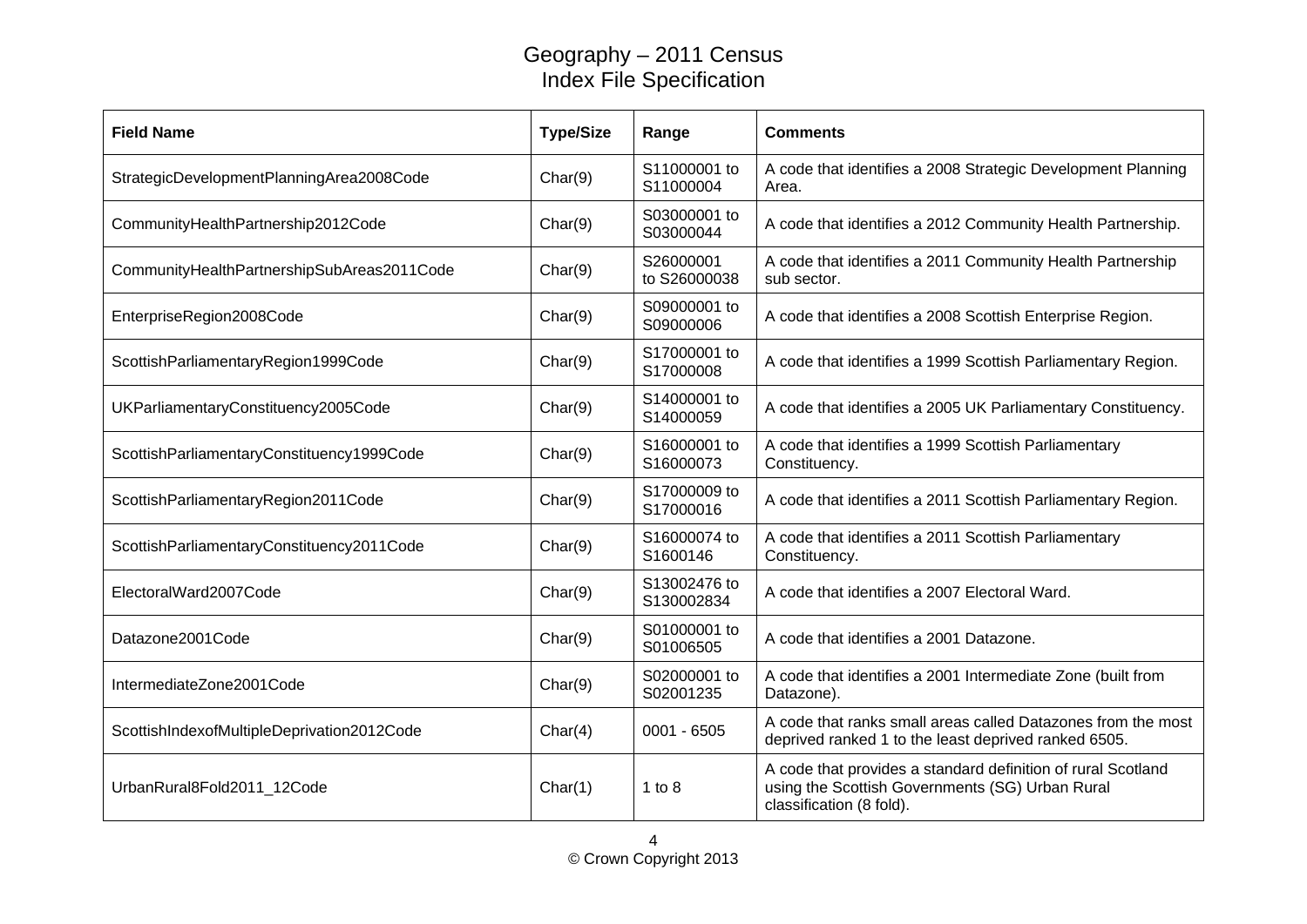| <b>Field Name</b>          | <b>Type/Size</b> | Range                     | <b>Comments</b>                                                                                                                                                                                                                                                                                                                                                                                                                                                                                                                                                                                                                  |
|----------------------------|------------------|---------------------------|----------------------------------------------------------------------------------------------------------------------------------------------------------------------------------------------------------------------------------------------------------------------------------------------------------------------------------------------------------------------------------------------------------------------------------------------------------------------------------------------------------------------------------------------------------------------------------------------------------------------------------|
| UrbanRural6Fold2011 12Code | Char(1)          | 1 to $6$                  | A code that provides a standard definition of rural Scotland<br>using the SG Urban Rural classification (6 fold).                                                                                                                                                                                                                                                                                                                                                                                                                                                                                                                |
| OutputArea2001Code         | Char(9)          | S00000001 to<br>S00042604 | A code that identifies a 2001 Census Output Area.                                                                                                                                                                                                                                                                                                                                                                                                                                                                                                                                                                                |
| OutputArea1991Code         | Char(9)          | 5601AB02 to<br>6756AK12   | A code that identifies a 1991 Census Output Area. Comprised<br>of for example:<br>$(1st 2 \text{ chars})$<br>Local Government Region code<br>56<br>$(2^{nd} 2 \text{ chars})$<br>Local Government District code<br>01<br>01AB<br>NRS <sup>1</sup> Code for the PC Sector<br>$(2nd 4 \text{ chars})$<br>$(2nd 6 \text{ chars})$<br>01AB03<br>1981 Enumeration Code<br>5601AB03A.<br>(all of code)<br>1991 Output Area Code<br>(If an Output Area is one of several which make up a 1981<br>Enumeration District, a 9 <sup>th</sup> char is added which indicates how<br>many Output Areas make up the 1981 Enumeration District). |
| <b>MasterPostcode</b>      | Char(9)          |                           | The Master Postcode is the postcode with grid references<br>closest to the centre of the Output Area weighted by Census<br>total usually resident population (household + communal).                                                                                                                                                                                                                                                                                                                                                                                                                                             |
| Easting                    | Char(6)          |                           | British National Grid reference of master postcode – easting.                                                                                                                                                                                                                                                                                                                                                                                                                                                                                                                                                                    |
| Northing                   | Char(7)          |                           | British National Grid reference of master postcode – northing.                                                                                                                                                                                                                                                                                                                                                                                                                                                                                                                                                                   |
| Hectarage                  | <b>Num</b>       |                           | The area of the 2011 Output Area in hectares.                                                                                                                                                                                                                                                                                                                                                                                                                                                                                                                                                                                    |
| SquareKilometres           | <b>Num</b>       |                           | The area of the 2011 Output Area in square kilometres.                                                                                                                                                                                                                                                                                                                                                                                                                                                                                                                                                                           |

**Footnote**

<span id="page-4-0"></span>1) National Records of Scotland (NRS)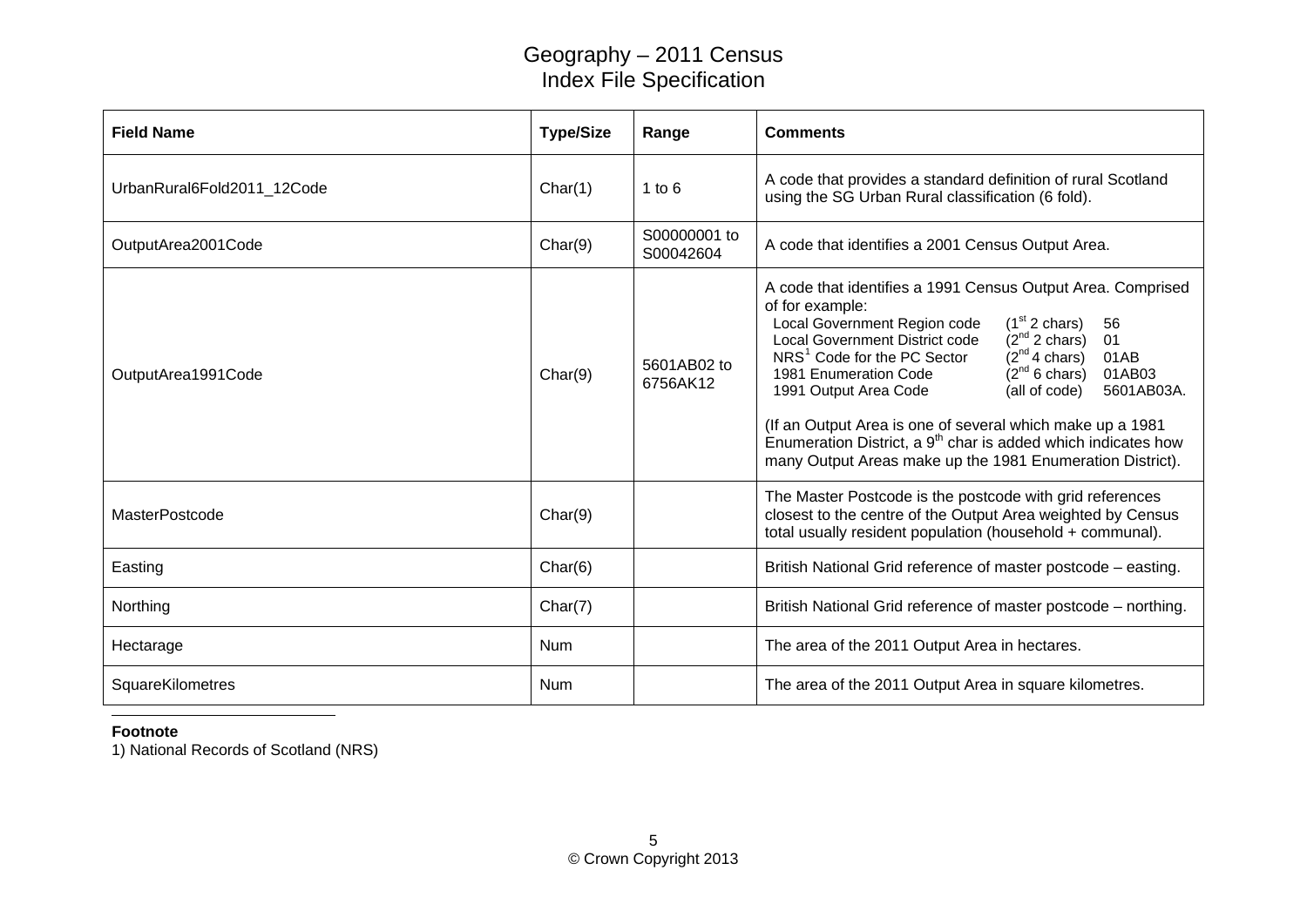#### **Table Name: Civil Parish 1930 Lookup**

**Description:** This is a look-up table for the 1930 Civil Parish codes.

| <b>Field Name</b>   | <b>Type/Size</b> | Range          | <b>Comments</b>                             |
|---------------------|------------------|----------------|---------------------------------------------|
| CivilParish1930Code | Char(3)          | 001 to 871     | A code that identifies a Civil Parish.      |
| CivilParish1930Name | Char(255)        |                | Name associated with the Civil Parish code. |
| Census1991CPCode1   | Char(5)          | 01001 to 56008 | 1991 Census Civil Parish Code 1.            |
| Census1991CPCode2   | Char(5)          | Null to 53069  | 1991 Census Civil Parish Code 2.            |
| Census1991CPCode3   | Char(5)          | Null to 53058  | 1991 Census Civil Parish Code 3.            |
| Census1991CPCode4   | Char(5)          | Null to 41014  | 1991 Census Civil Parish Code 4.            |

### **Table Name: Community Health Partnership 2012 Lookup**

**Description:** This is a look-up table for the 2012 Community Health Partnership codes.

| <b>Field Name</b>                  | <b>Type/Size</b> | Range                     | <b>Comments</b>                                                  |
|------------------------------------|------------------|---------------------------|------------------------------------------------------------------|
| CommunityHealthPartnership2012Code | Char(9)          | S03000001 to<br>S03000044 | A code that identifies a 2012 Community Health Partnership.      |
| CommunityHealthPartnership2012Name | Char(255)        |                           | Name associated with the 2012 Community Health Partnership code. |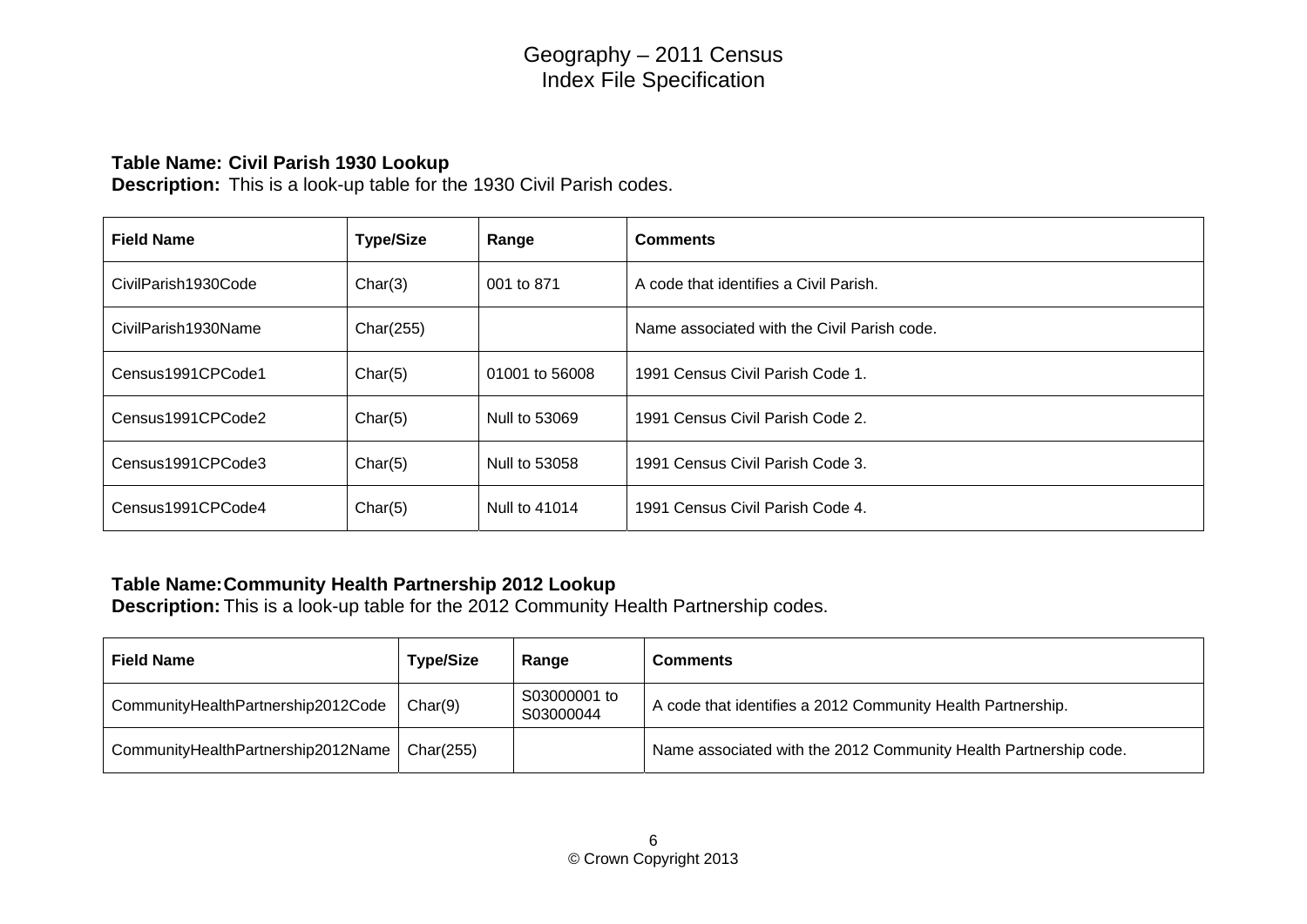### **Table Name: Community Health Partnerships Sub Areas 2011 Lookup**

**Description:** This is a look-up table for the 2011 Community Health Partnership Sub Area codes.

| <b>Field Name</b>                          | <b>Type/Size</b> | Range                     | <b>Comments</b>                                                              |
|--------------------------------------------|------------------|---------------------------|------------------------------------------------------------------------------|
| CommunityHealthPartnershipSubAreas2011Code | Char(9)          | S26000001 to<br>S26000038 | A code that identifies a 2011 Community Health Partnership Sub Area.         |
| CommunityHealthPartnershipSubAreas2011Name | Char(255)        |                           | Name associated with the 2011 Community Health Partnership Sub Area<br>code. |

### **Table Name: Council Area 2011 Lookup**

**Description** This is a look-up table for the 2011 Council Area codes.

| <b>Field Name</b>         | <b>Type/Size</b> | Range                     | <b>Comments</b>                                                                              |
|---------------------------|------------------|---------------------------|----------------------------------------------------------------------------------------------|
| CouncilArea2011Code       | Char(9)          | S12000005 to<br>S12000046 | A code that identifies a 2011 Council Area.                                                  |
| CouncilArea2011Name       | Char(255)        |                           | Name associated with the 2011 Council Area code.                                             |
| <b>NRSCouncilAreaName</b> | Char(255)        |                           | National Records of Scotland (NRS) version of name associated with the Council<br>Area code. |
| NRSCouncilAreaCode        | Char(2)          | 01 to 32                  | Old NRS code that identifies a Council Area.                                                 |
| <b>SGCouncilAreaCode</b>  | Char(3)          | 100 to 400                | Old Scottish Council Area code held by the Scottish Government.                              |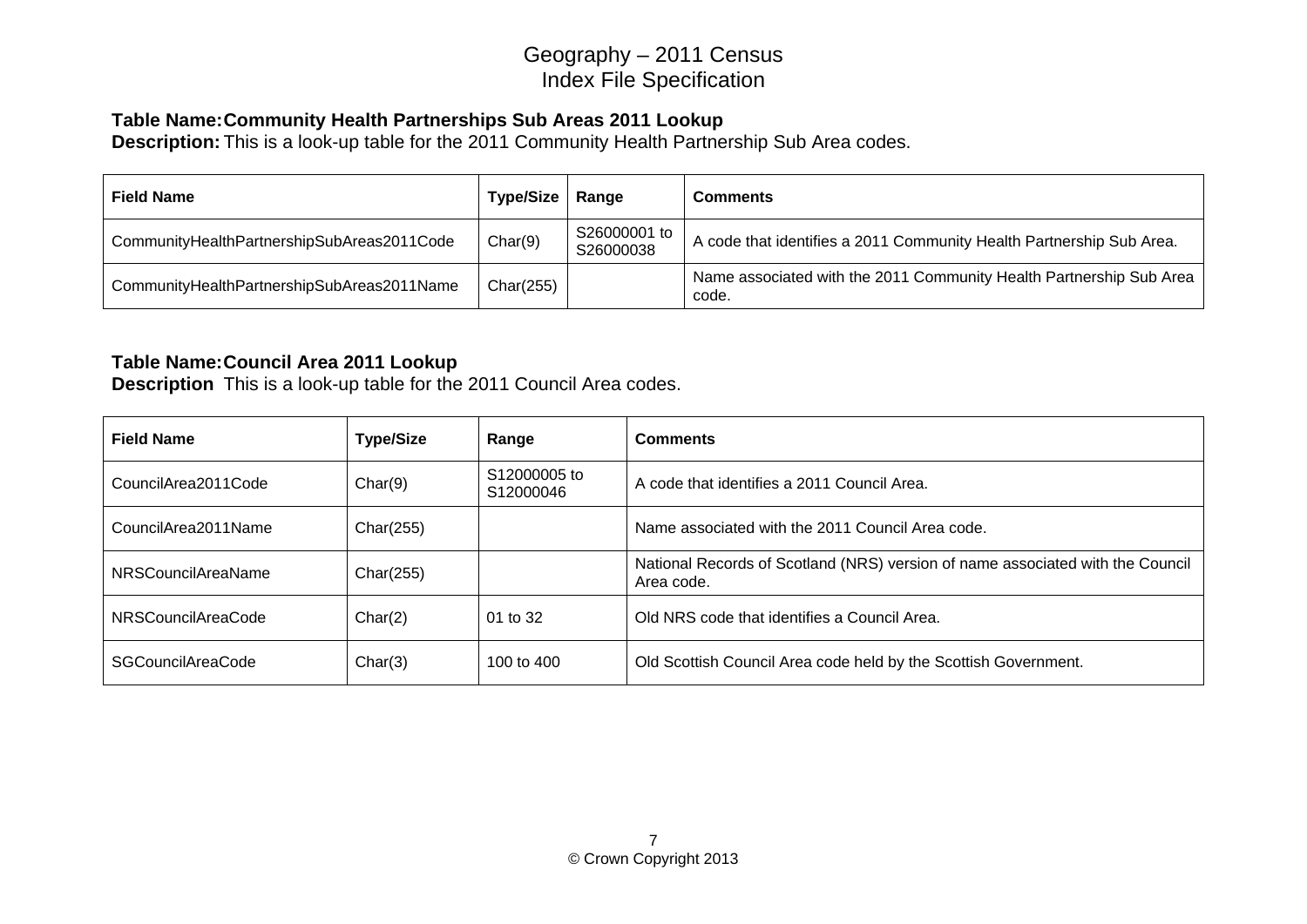#### **Table Name: Datazone 2001 + SIMD 2012 Lookup**

**Description:** This is a look-up table for 2001 Datazone codes and 2012 Scottish Index of Multiple Deprivation codes.

| <b>Field Name</b>                                    | <b>Type/Size</b> | Range                     | <b>Comments</b>                         |
|------------------------------------------------------|------------------|---------------------------|-----------------------------------------|
| Datazone2001Code                                     | Char(9)          | S01000001 to<br>S01006505 | A code that identifies a 2001 Datazone. |
| ScottishIndexofMultipleDeprivation2012Code   Char(4) |                  | $0001 - 6505$             | Deprived area code - 2012.              |

#### **Table Name: Electoral Ward 2007 Lookup**

**Description:** This is a look-up table for the 2007 Electoral Ward codes.

| <b>Field Name</b>        | <b>Type/Size</b> | Range                     | <b>Comments</b>                                                                       |
|--------------------------|------------------|---------------------------|---------------------------------------------------------------------------------------|
| ElectoralWard2007Code    | Char(9)          | S13002476 to<br>S13002834 | A code that identifies a 2007 Electoral Ward.                                         |
| ElectoralWard2007Name    | Char(255)        |                           | Name associated with the 2007 Electoral Ward code.                                    |
| NRSElectoralWard2007Code | Char(4)          | 0101 to 3209              | Old National Records of Scotland (NRS) code that identifies a 2007 Electoral<br>Ward. |
| CouncilAreaCode          | Char(9)          | S12000005 to<br>S12000046 | A code that identifies a 2011 Council Area.                                           |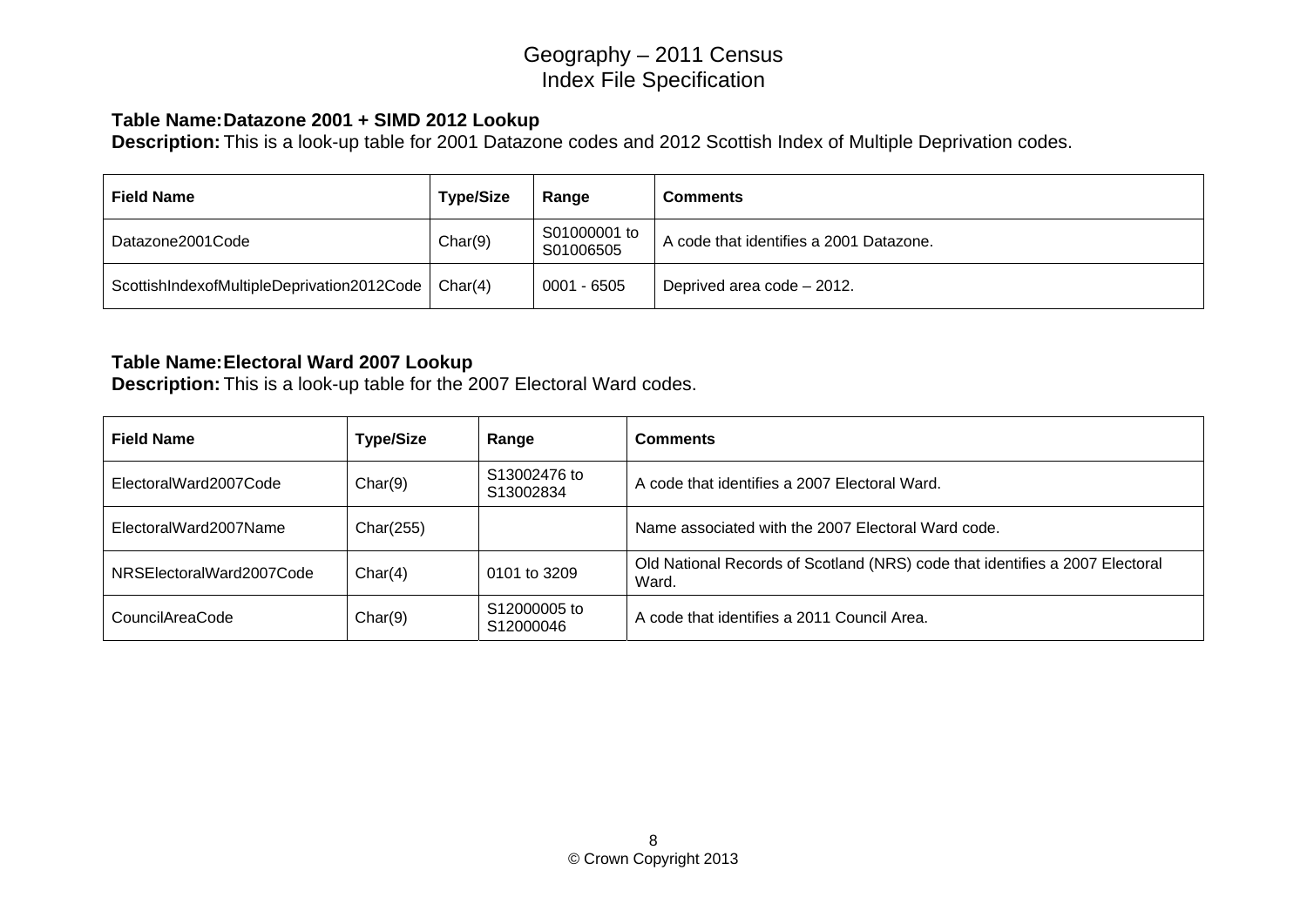#### **Table Name: Enterprise Region 2008 Lookup**

**Description:** This is a look-up table for the 2008 Enterprise Region codes.

| <b>Field Name</b>        | <b>Type/Size</b> | Range                     | <b>Comments</b>                                                |
|--------------------------|------------------|---------------------------|----------------------------------------------------------------|
| EnterpriseRegion2008Code | Char(9)          | S09000001 to<br>S09000006 | A code that identifies a 2008 Scottish Enterprise Region.      |
| EnterpriseRegion2008Name | Char(255)        |                           | Name associated with the 2008 Scottish Enterprise Region code. |

#### **Table Name: Health Board Area 2006 Lookup**

**Description:** This is a look-up table for the 2006 Health Board codes.

| <b>Field Name</b>       | <b>Type/Size</b> | Range                     | <b>Comments</b>                                                                              |
|-------------------------|------------------|---------------------------|----------------------------------------------------------------------------------------------|
| HealthBoardArea2006Code | Char(9)          | S08000001 to<br>S08000014 | A code that identifies a 2006 Health Board area.                                             |
| HealthBoardArea2006Name | Char(255)        |                           | Name associated with the 2006 Health Board code.                                             |
| NRSHealthBoardAreaName  | Char(255)        |                           | National Records of Scotland (NRS) version of name associated with the Health<br>Board Area. |
| NRSHealthBoardAreaCode  | Char(2)          | 02 to 17                  | Old NRS code that identifies a Health Board Area.                                            |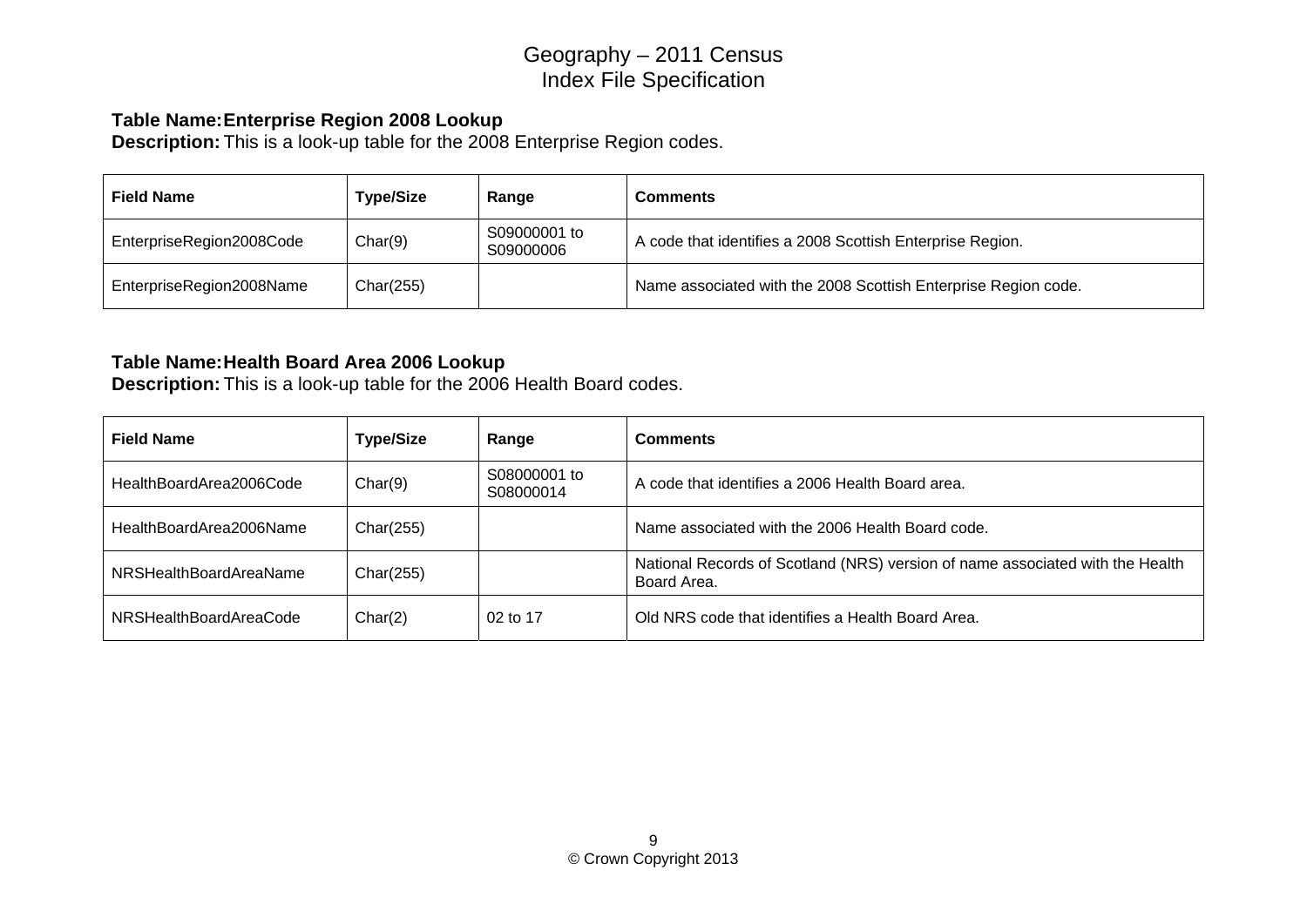### **Table Name: Intermediate Zone 2001 Lookup**

**Description:** This is a look-up table for 2001 Intermediate Zone codes.

| <b>Field Name</b>        | <b>Type/Size</b> | Range                     | <b>Comments</b>                                                         |
|--------------------------|------------------|---------------------------|-------------------------------------------------------------------------|
| IntermediateZone2001Code | Char(9)          | S02000001 to<br>S02001235 | A code that identifies a 2001 Intermediate Zone (built from Datazones). |
| IntermediateZone2001Name | Char(255)        |                           | Name associated with an Intermediate Datazone.                          |

#### **Table Name: Islands 2011 Lookup**

**Description:** This is a lookup table for the 2011 Island codes.

| <b>Field Name</b>      | <b>Type/Size</b> | Range        | <b>Comments</b>                            |
|------------------------|------------------|--------------|--------------------------------------------|
| Island2011Code         | Char(3)          | 001 to 160   | A code that identifies an Island.          |
| Island2011Name         | Char(255)        |              | Name associated with the Island code.      |
| <b>InhabitedStatus</b> | Char(1)          | Y or N       | Indicates whether the island is inhabited. |
| IslandCensusCode1991   | Char $(4)$       | NULL to 1228 | 1991 Island Census code.                   |
| Easting                | Char(6)          |              | Grid reference easting.                    |
| Northing               | Char(7)          |              | Grid reference northing.                   |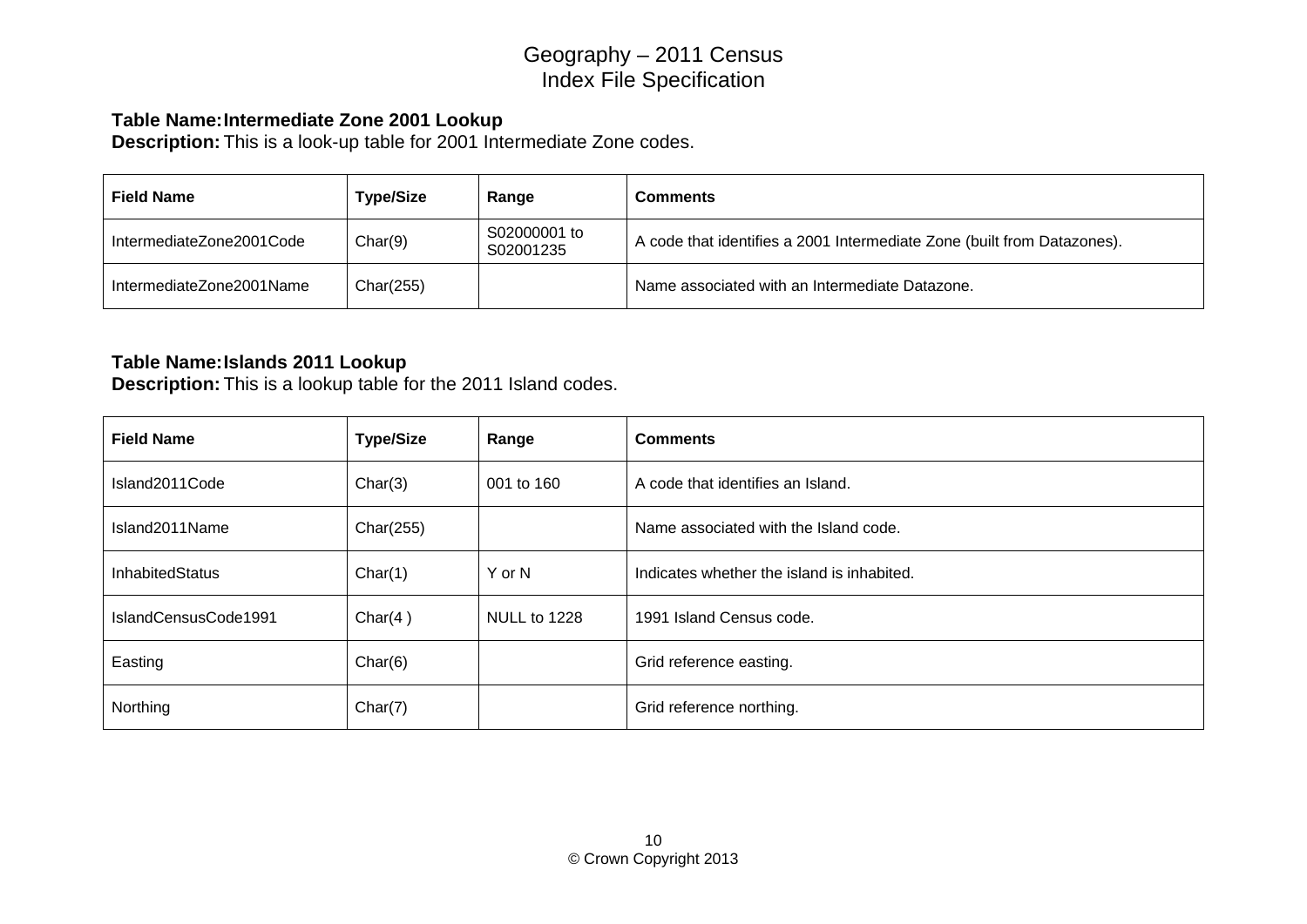#### **Table Name: LAU 2011 + NUTS 2008 Lookup**

**Description:** This is a lookup table for the 2011 Local Administrative Unit (LAU) and 2008 Nomenclature of Territorial Units for Statistics (NUTS) codes.

| <b>Field Name</b>         | <b>Type/Size</b> | Range                               | <b>Comments</b>                                                                         |
|---------------------------|------------------|-------------------------------------|-----------------------------------------------------------------------------------------|
| LAU2011Level2Code         | Char(9)          | S31000001 to<br>S31001229           | A code that identifies a LAU 2011 Level 2 area.                                         |
| LAU2011Level2Name         | Char(255)        |                                     | Name associated with the LAU 2011 Level 2 code.                                         |
| EurostatLAU2011Level2Code | Char(10)         | UKM2101001 to<br>UKM6600022         | Eurostat code that identifies a LAU 2011 Level 2 area.                                  |
| NRSLAU2011Level2Code      | Char(7)          | 2020401 to<br>6234122               | Old National Records of Scotland (NRS) code that identifies a LAU 2011 Level 2<br>area. |
| LAU2011Level1Code         | Char(9)          | S30000001 to<br>S30000041           | A code that identifies a LAU 2011 Level 1 area.                                         |
| LAU2011Level1Name         | Char(255)        |                                     | Name associated with the LAU 2011 Level 1 code.                                         |
| EurostatLAU2011Level1Code | Char(7)          | <b>UKM2101 to</b><br><b>UKM6202</b> | Eurostat code that identifies a LAU 2011 Level 1 area.                                  |
| NRSLAU2011Level1Code      | Char(5)          | 20204 to 62341                      | Old NRS code that identifies a LAU 2011 Level 1 area.                                   |
| NUTS2008Level3Code        | Char(5)          | UKM21 to UKM66                      | A code that identifies a NUTS 2008 Level 3 area.                                        |
| NUTS2008Level3Name        | Char(255)        |                                     | Name associated with the NUTS 2008 Level 3 code.                                        |
| NRSNUTS2008Level3Code     | Char(3)          | 202 to 623                          | Old NRS code that identifies a NUTS 2008 Level 3 area.                                  |
| NUTS2008Level2Code        | Char(4)          | UKM2 to UKM6                        | A code that identifies a NUTS 2008 Level 2 area.                                        |
| NUTS2008Level2Name        | Char(255)        |                                     | Name associated with the NUTS 2008 Level 2 code.                                        |
| NRSNUTS2008Level2Code     | Char(1)          | $2$ to $6$                          | Old NRS code that identifies a NUTS 2008 Level 2 area.                                  |
| NUTS2008Level1Code        | Char(3)          | <b>UKM</b>                          | A code that identifies a NUTS 2008 Level 1 area.                                        |
| NUTS2008Level1Name        | Char(255)        |                                     | Name associated with the NUTS 2008 Level 1 code.                                        |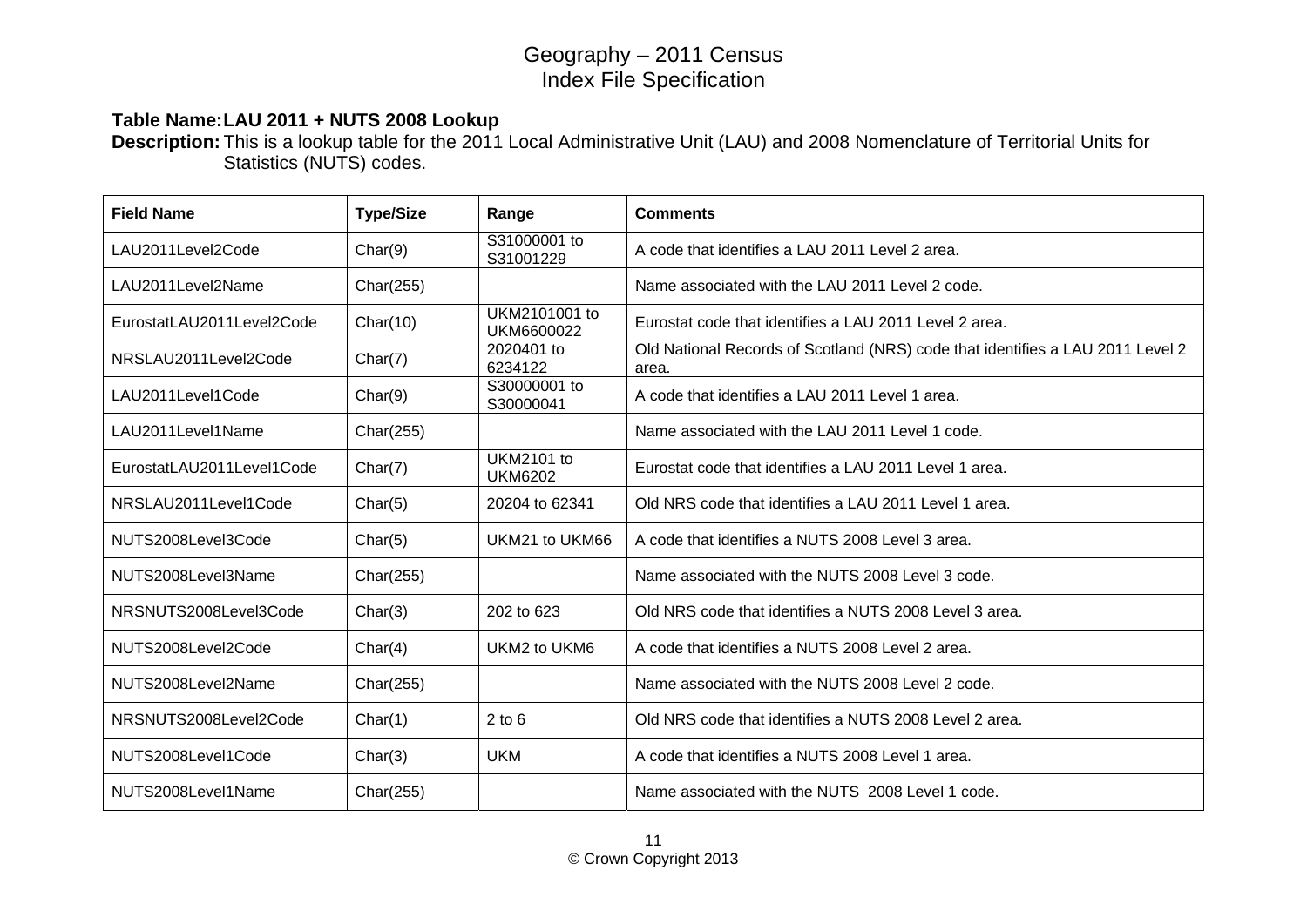#### **Table Name: Locality 2010 Lookup**

**Description:** This is a lookup table for the 2010 Locality codes.

| <b>Field Name</b>   | <b>Type/Size</b> | Range                     | <b>Comments</b>                                                              |
|---------------------|------------------|---------------------------|------------------------------------------------------------------------------|
| Locality2010Code    | Char(9)          | S19000001 to<br>S19000629 | A code that identifies a 2010 Locality.                                      |
| Locality2010Name    | Char(255)        |                           | Name associated with the 2010 Locality code.                                 |
| NRSLocality2010Code | Char(6)          | 001001 to 503001          | Old National Records of Scotland (NRS) code that identifies a 2010 Locality. |

#### **Table Name: National Park 2010 Lookup**

**Description:** This is a look-up table for the 2010 National Park codes.

| <b>Field Name</b>          | <b>Type/Size</b> | Range                     | <b>Comments</b>                                   |
|----------------------------|------------------|---------------------------|---------------------------------------------------|
| NationalPark2010Code       | Char(9)          | S21000002 to<br>S21000003 | A code that identifies a 2010 National Park.      |
| NationalPark2010Name       | Char(255)        |                           | Name associated with the 2010 National Park code. |
| <b>NRSNationalParkCode</b> | Char(2)          | 02 to 03                  | Old NRS code that identifies a National Park.     |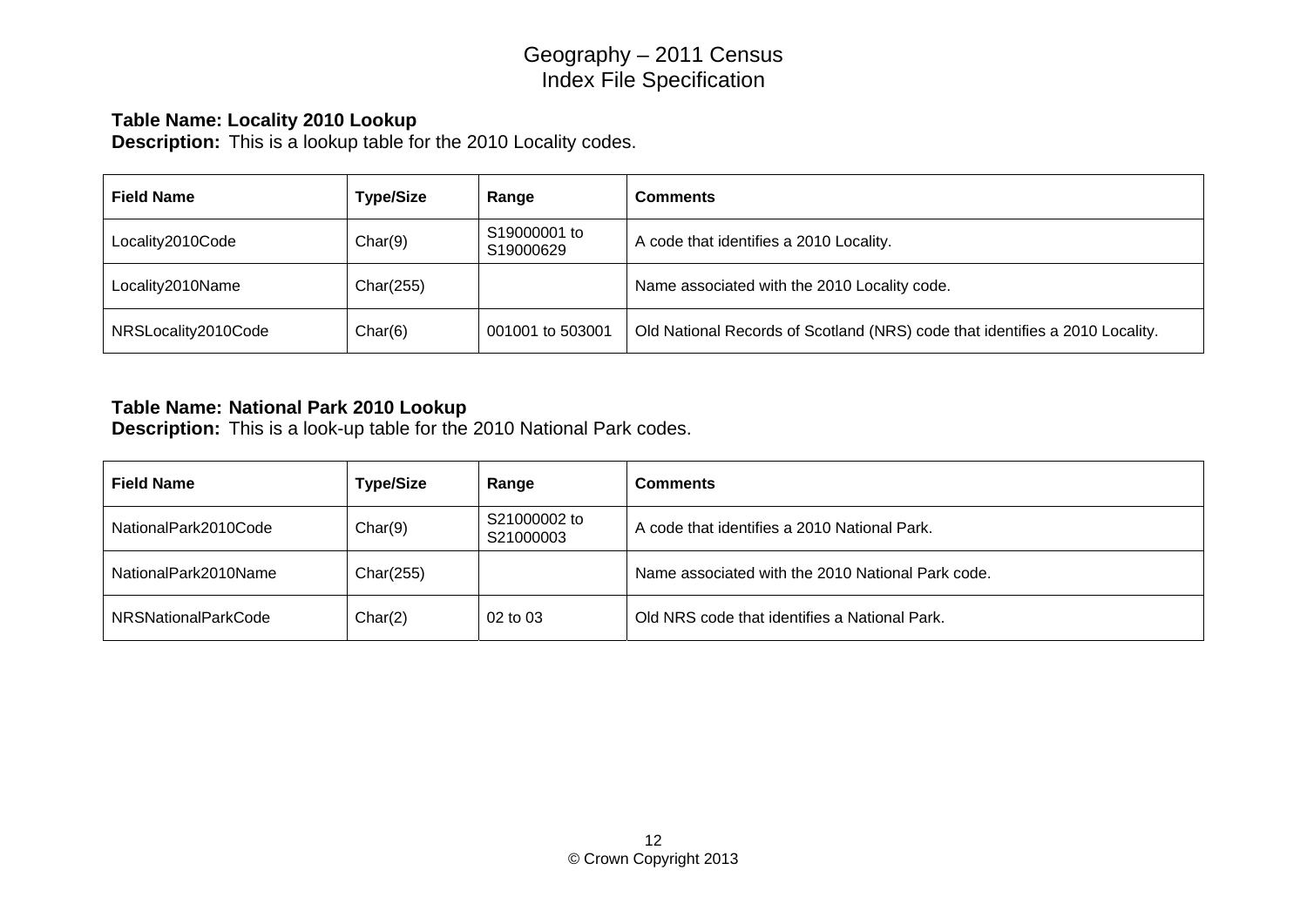### **Table Name: Output Area 1991 Lookup**

**Description:** This is a lookup table for 1991 Output Areas

| <b>Field Name</b>              | <b>Type/Size</b> | Range                   | <b>Comments</b>                                                                                                                                                                                                                                                                                                                                                                                                                                                                                                                                                                                                                           |
|--------------------------------|------------------|-------------------------|-------------------------------------------------------------------------------------------------------------------------------------------------------------------------------------------------------------------------------------------------------------------------------------------------------------------------------------------------------------------------------------------------------------------------------------------------------------------------------------------------------------------------------------------------------------------------------------------------------------------------------------------|
| OutputArea1991Code             | Char(9)          | 5601AB02 to<br>6756AK12 | A code that identifies a 1991 Output Area. Comprised of for example:<br>$(1st 2 \text{ chars})$<br>Local Government Region code<br>56<br>$(2nd 2 \text{ chars})$<br><b>Local Government District code</b><br>01<br>$(2^{nd} 4 \text{ chars})$<br>NRS <sup>1</sup> code representing the PC Sector<br>01AB<br>$(2^{nd} 6 \text{ chars})$<br>1981 Enumeration Code<br>01AB03<br>5601AB03A.<br>1991 Output Area Code<br>(all of code)<br>(If an Output Area is one of several which make up a 1981 Enumeration<br>District, a 9 <sup>th</sup> char is added which indicates how many Output Areas make up<br>the 1981 Enumeration District). |
| NRSOutputArea1991Code          | Char(7)          | 01AB02 to 56AK12        | Old National Records of Scotland (NRS) code that identifies a 1991 Output<br>Area. Comprised of for example:<br>$(1st 2 \text{ chars})$<br><b>Local Government District code</b><br>01<br>$(2^{nd} 4 \text{ chars})$<br>01AB<br>NRS code representing the PC Sector<br>$(2^{nd} 6 \text{ chars})$<br>01AB03<br>1981 Enumeration Code<br>1991 Output Area Code<br>01AB03A.<br>(all of code)<br>(If an Output Area is one of several which make up a 1981 Enumeration<br>District, a 7 <sup>th</sup> char is added which indicates how many Output Areas make up<br>the 1981 Enumeration District).                                         |
| SpecialOutputArea1991Indicator | Char(1)          | Null or S               | Indicates if the 1991 Output Area is a Special Output Area. These were<br>shipping wards/postcode sectors. They have no defined boundaries.                                                                                                                                                                                                                                                                                                                                                                                                                                                                                               |

#### **Footnote**

<span id="page-12-0"></span>1) National Records of Scotland (NRS)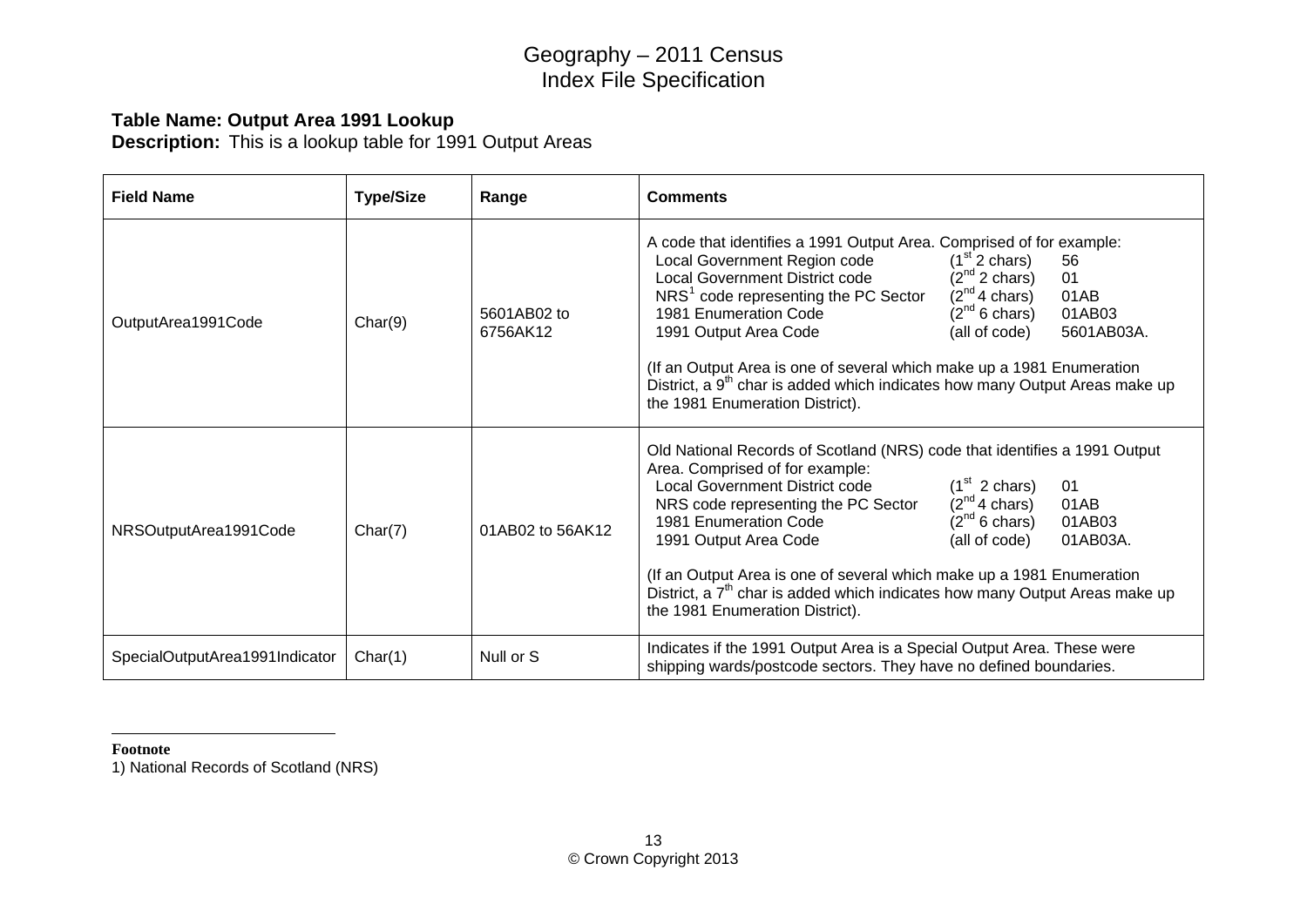### **Table Name : Output Area 2001 Lookup**

**Description:** This is a lookup table for 2001 Output Areas

| <b>Field Name</b>     | <b>Type/Size</b> | Range                       | <b>Comments</b>                                                                    |
|-----------------------|------------------|-----------------------------|------------------------------------------------------------------------------------|
| OutputArea2001Code    | Char(9)          | S00000001 to<br>S00042604   | A code that identifies a 2001 Output Area.                                         |
| NRSOutputArea2001Code | Char(10)         | 60QA000001 to<br>60RJ000229 | Old National Records of Scotland (NRS) code that identifies a 2001 Output<br>Area. |

### **Table Name: Scottish Parliamentary Constituency 1999 Lookup**

**Description:** This is a look-up table for the 1999 Scottish Parliamentary Constituency codes.

| <b>Field Name</b>                            | <b>Type/Size</b> | Range                        | <b>Comments</b>                                                          |
|----------------------------------------------|------------------|------------------------------|--------------------------------------------------------------------------|
| ScottishParliamentaryConstituency1999Code    | Char(9)          | S16000001<br>to<br>S16000073 | A code that identifies a 1999 Scottish Parliamentary Constituency.       |
| ScottishParliamentaryConstituency1999Name    | Char(255)        |                              | Name associated with the 1999 Scottish Parliamentary Constituency code.  |
| NRSScottishParliamentaryConstituency1999Code | Char(2)          | 01 to 73                     | Old NRS code that identifies a 1999 Scottish Parliamentary Constituency. |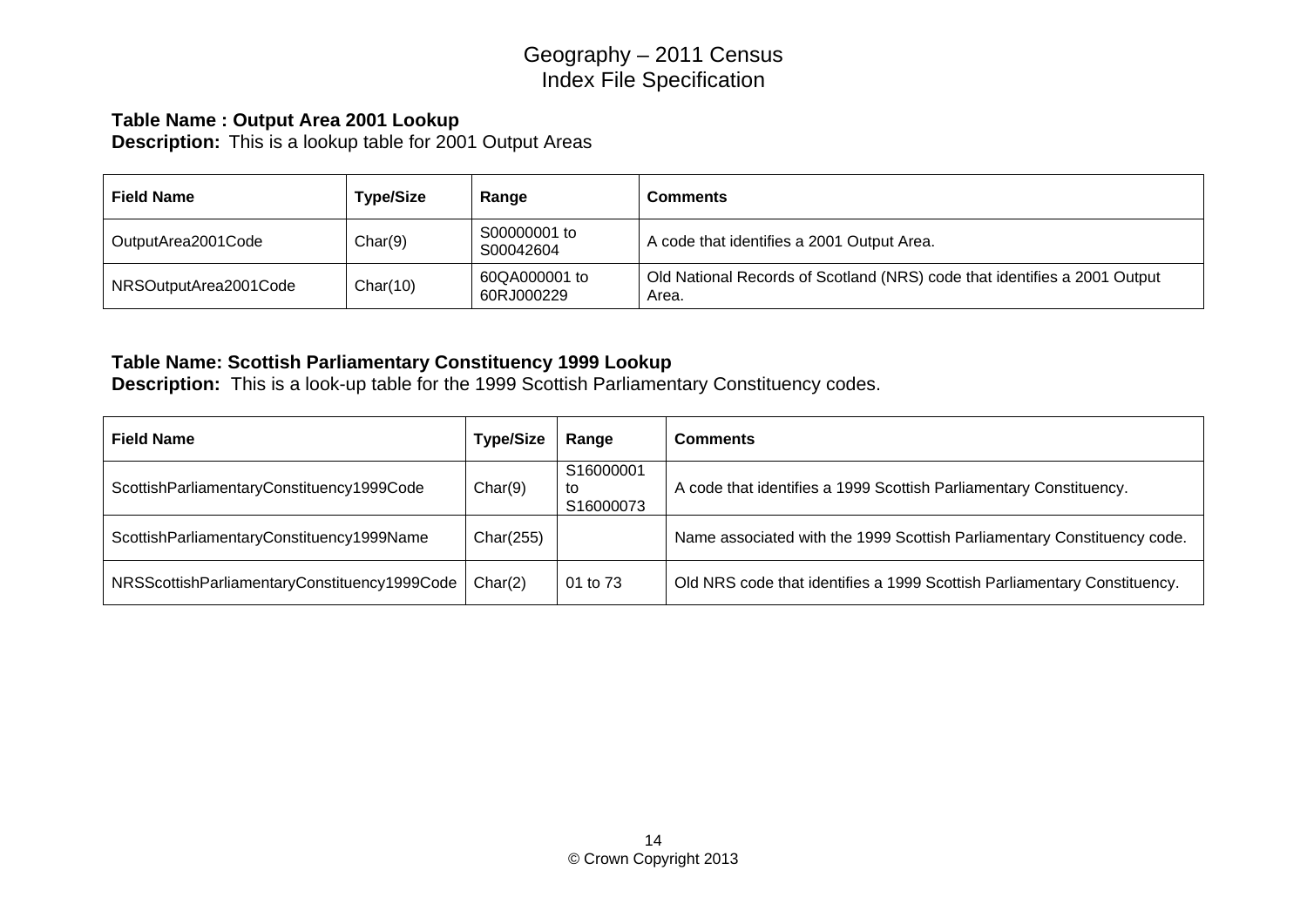### **Table Name: Scottish Parliamentary Constituency 2011 Lookup**

**Description:** This is a look-up table for the 2011 Scottish Parliamentary Constituency codes.

| <b>Field Name</b>                         | <b>Type/Size</b> | Range                     | <b>Comments</b>                                                         |
|-------------------------------------------|------------------|---------------------------|-------------------------------------------------------------------------|
| ScottishParliamentaryConstituency2011Code | Char(9)          | S16000074 to<br>S16000146 | A code that identifies a 2011 Scottish Parliamentary Constituency.      |
| ScottishParliamentaryConstituency2011Name | Char(255)        |                           | Name associated with the 2011 Scottish Parliamentary Constituency code. |

### **Table Name: Scottish Parliamentary Region 1999 Lookup**

**Description:** This is a look-up table for the 1999 Scottish Parliamentary Region codes.

| <b>Field Name</b>                      | <b>Type/Size</b> | Range                     | <b>Comments</b>                                                                                      |
|----------------------------------------|------------------|---------------------------|------------------------------------------------------------------------------------------------------|
| ScottishParliamentaryRegion1999Code    | Char(9)          | S17000001 to<br>S17000008 | A code that identifies a 1999 Scottish Parliamentary Region.                                         |
| ScottishParliamentaryRegion1999Name    | Char(255)        |                           | Name associated with the 1999 Scottish Parliamentary Region code.                                    |
| NRSScottishParliamentaryRegion1999Code | Char(2)          | 01 to 08                  | Old National Records of Scotland (NRS) code that identifies a 1999 Scottish<br>Parliamentary Region. |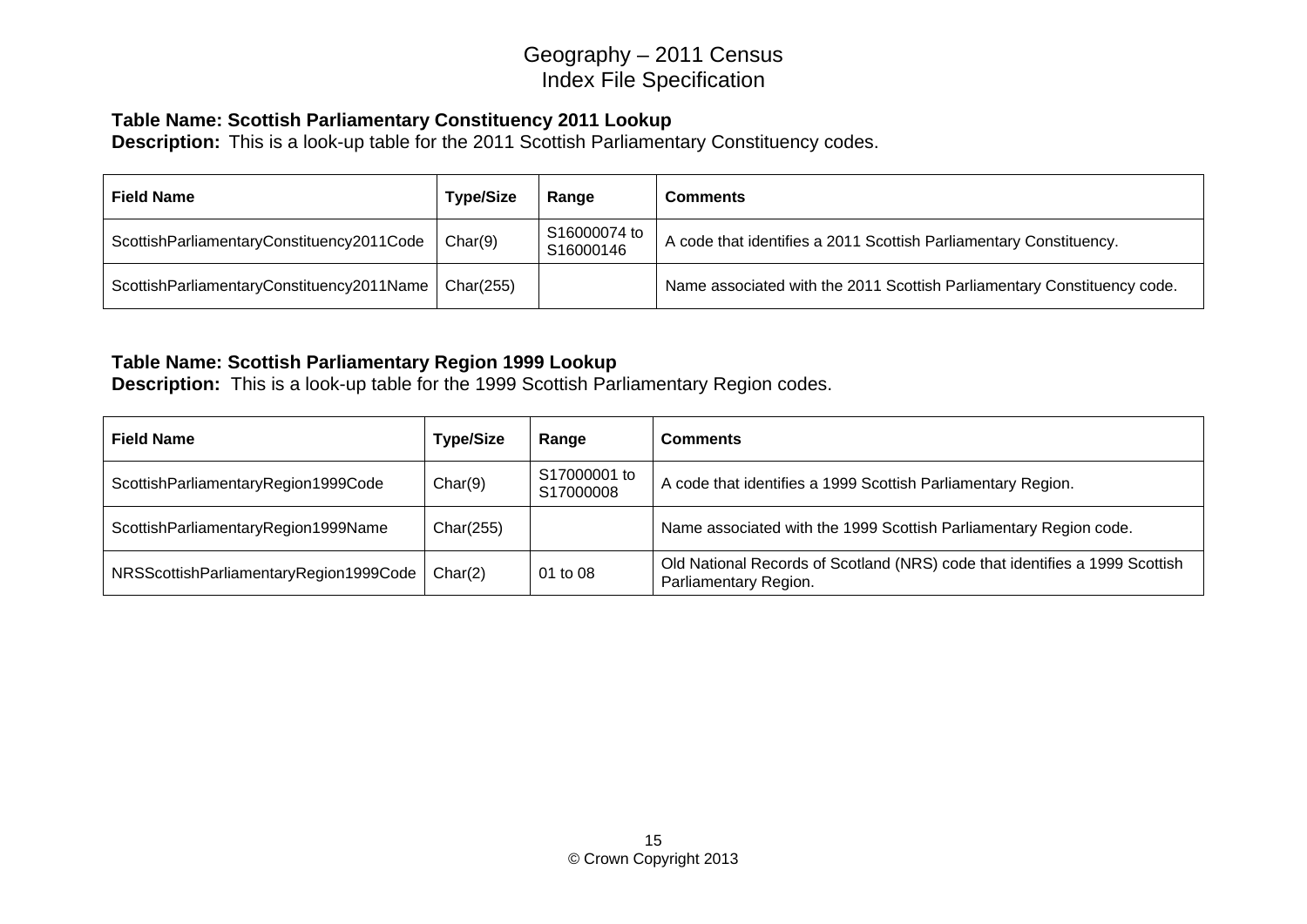### **Table Name: Scottish Parliamentary Region 2011 Lookup**

**Description:** This is a look-up table for the 2011 Scottish Parliamentary Region codes.

| <b>Field Name</b>                   | <b>Type/Size</b> | Range                     | <b>Comments</b>                                                   |
|-------------------------------------|------------------|---------------------------|-------------------------------------------------------------------|
| ScottishParliamentaryRegion2011Code | Char(9)          | S17000009 to<br>S17000016 | A code that identifies a 2011 Scottish Parliamentary Region.      |
| ScottishParliamentaryRegion2001Name | Char(255)        |                           | Name associated with the 2011 Scottish Parliamentary Region code. |

#### **Table Name: Settlement 2010 Lookup**

**Description:** This is a lookup table for the 2010 Settlement codes.

| <b>Field Name</b>     | <b>Type/Size</b> | Range                     | <b>Comments</b>                                                                |
|-----------------------|------------------|---------------------------|--------------------------------------------------------------------------------|
| Settlement2010Code    | Char(9)          | S20000001 to<br>S20000502 | A code that identifies a 2010 Settlement.                                      |
| Settlement2010Name    | Char(255)        |                           | Name associated with the 2010 Settlement code.                                 |
| NRSSettlement2010Code | Char(3)          | 001 to 503                | Old National Records of Scotland (NRS) code that identifies a 2010 Settlement. |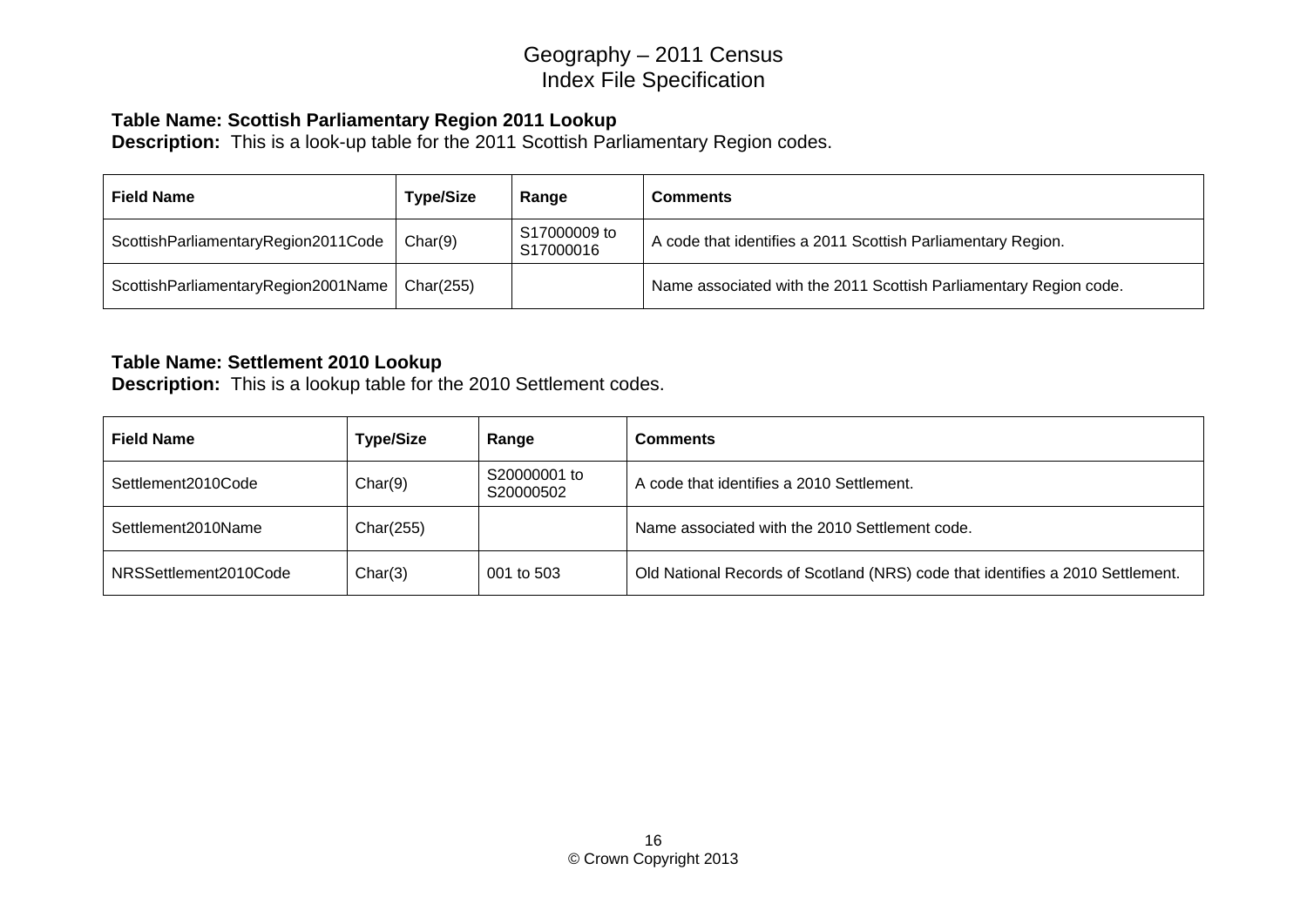#### **Table Name: Strategic Development Planning Area 2008 Lookup**

**Description:** This is a look-up table for the 2008 Strategic Development Planning Area codes.

| <b>Field Name</b>                        | <b>Type/Size</b> | Range                     | <b>Comments</b>                                                         |
|------------------------------------------|------------------|---------------------------|-------------------------------------------------------------------------|
| StrategicDevelopmentPlanningArea2008Code | Char(9)          | S11000001 to<br>S11000004 | A code that identifies a 2008 Strategic Development Planning Area.      |
| StrategicDevelopmentPlanningArea2008Name | Char(255)        |                           | Name associated with the 2008 Strategic Development Planning Area code. |

### **Table Name: Urban Rural 6 Fold 2011-12 Lookup**

**Description:** This is a lookup table for the Scottish Government 2011-12 6 fold Urban Rural Classification

| <b>Field Name</b>                 | <b>Type/Size</b> | Range    | <b>Comments</b>                                                                                        |
|-----------------------------------|------------------|----------|--------------------------------------------------------------------------------------------------------|
| UrbanRural6Fold2011 12Code        | Char(1)          | 1 to $6$ | A code that identifies the Scottish Government (SG) 2011-12 Urban Rural<br>classification 6 fold code. |
| UrbanRural6Fold2011 12Name        | Char(255)        |          | Name associated with the SG 2011-12 Urban Rural 6 fold classification.                                 |
| UrbanRural6Fold2011_12Description | Char(255)        |          | Description associated with the SG 2011-12 Urban Rural 6 fold classification.                          |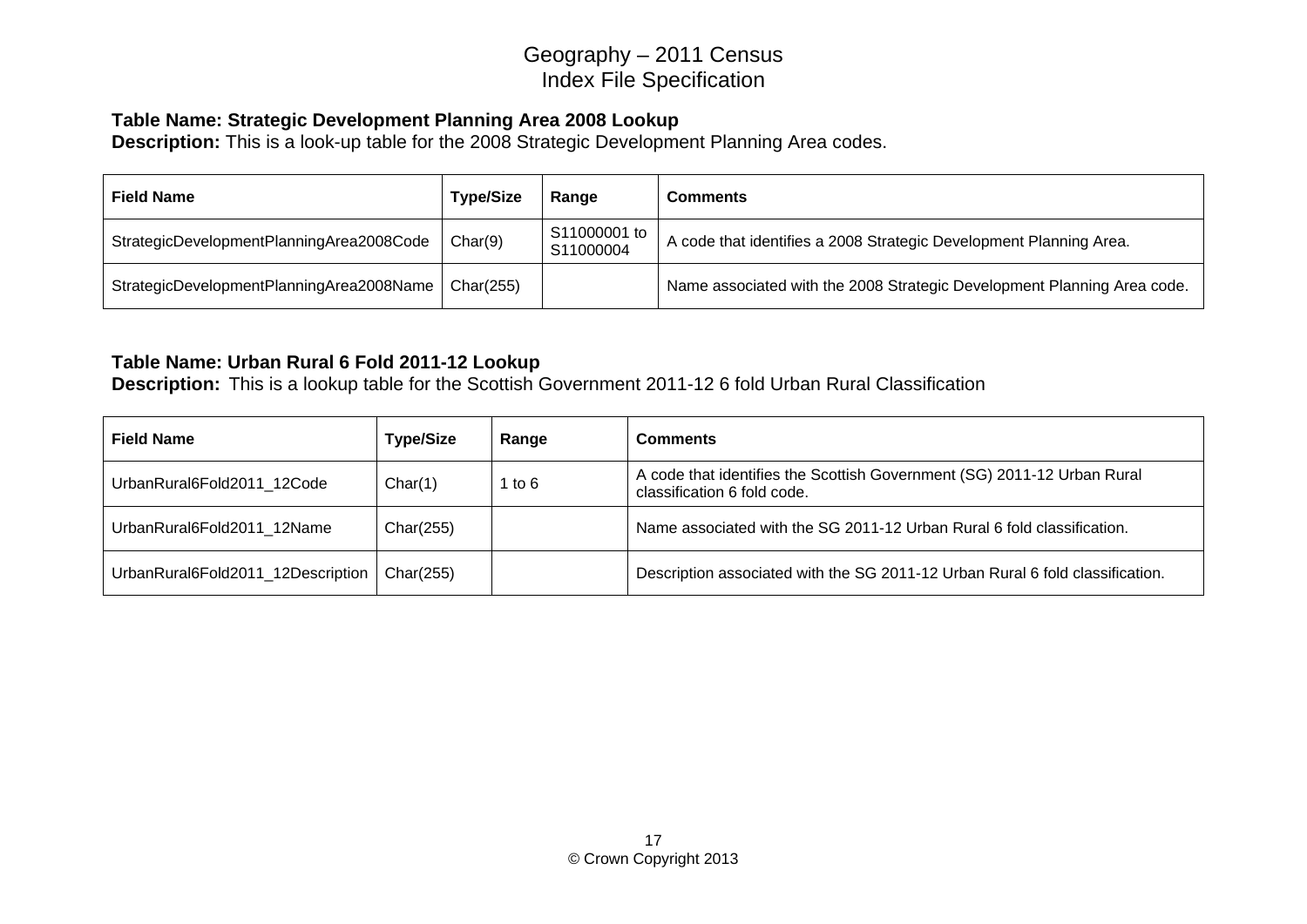#### **Table Name: Urban Rural 8 Fold 2011-12 Lookup**

**Description:** This is a lookup table for the Scottish Government 2011-12 8 fold Urban Rural Classification

| <b>Field Name</b>                 | <b>Type/Size</b> | Range    | <b>Comments</b>                                                                                        |
|-----------------------------------|------------------|----------|--------------------------------------------------------------------------------------------------------|
| UrbanRural8Fold2011 12Code        | Char(1)          | 1 to $8$ | A code that identifies the Scottish Government (SG) 2011-12 Urban Rural<br>classification 8 fold code. |
| UrbanRural8Fold2011 12Name        | Char(255)        |          | Name associated with the SG 2011-12 Urban Rural 8 fold classification.                                 |
| UrbanRural8Fold2011_12Description | Char(255)        |          | Description associated with the SG 2011-12 Urban Rural 8 fold classification.                          |

#### **Table Name: UK Parliamentary Constituency 2005 Lookup**

**Description:** This is a look-up table for the 2005 UK Parliamentary Constituency codes.

| <b>Field Name</b>                      | <b>Type/Size</b> | Range                     | <b>Comments</b>                                                                                      |
|----------------------------------------|------------------|---------------------------|------------------------------------------------------------------------------------------------------|
| UKParliamentaryConstituency2005Code    | Char(9)          | S14000001 to<br>S14000059 | A code that identifies a 2005 UK Parliamentary Constituency.                                         |
| UKParliamentaryConstituency2005Name    | Char(255)        |                           | Name associated with the 2005 UK Parliamentary Constituency code.                                    |
| NRSUKParliamentaryConstituency2005Code | Char(2)          | 01 to 59                  | Old National Records of Scotland (NRS) code that identifies a 2005 UK<br>Parliamentary Constituency. |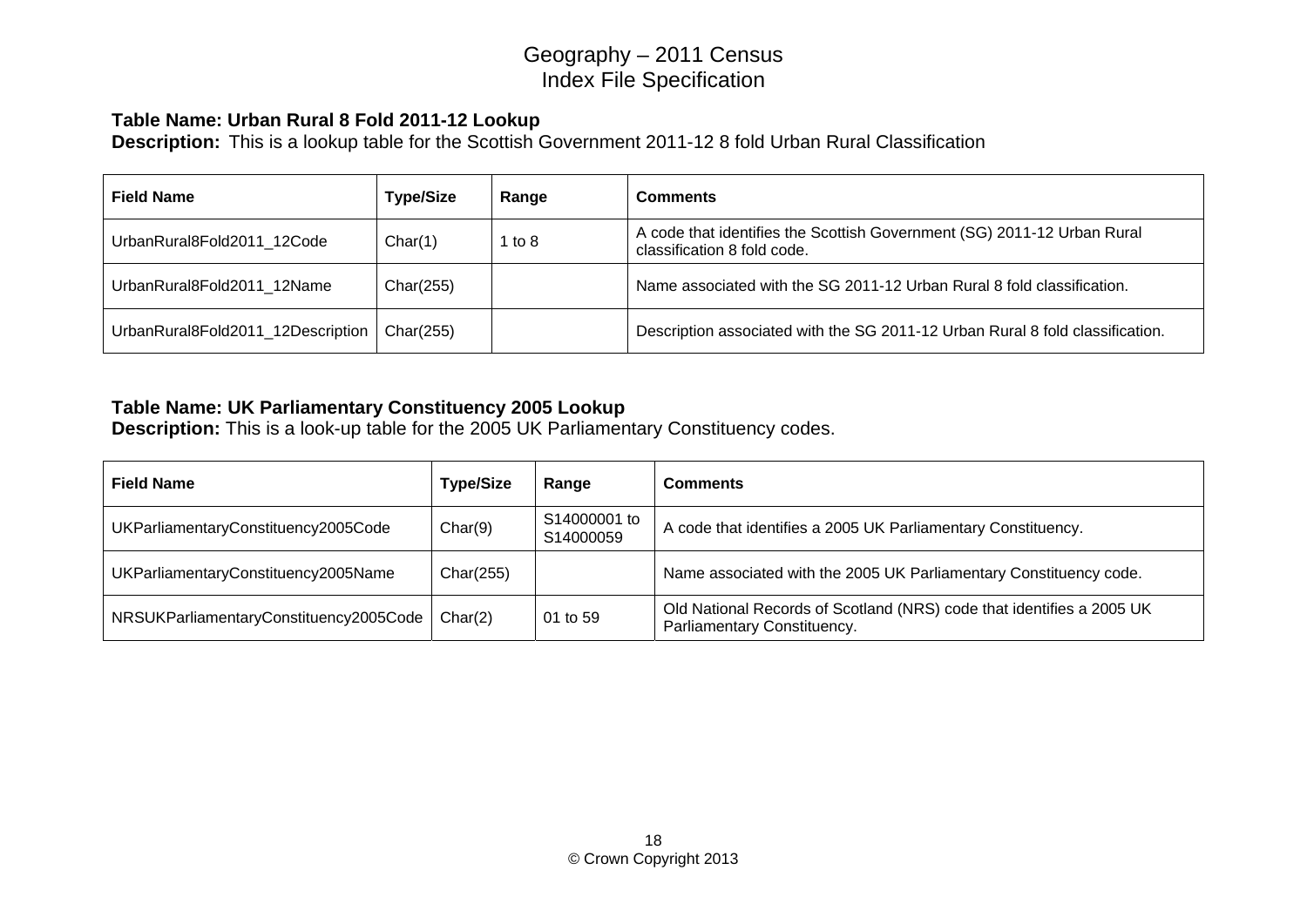### **Table Name: Local Characteristics Sector 2011 Lookup**

**Description:** This is a look-up table for the 2011 Local characteristic sector codes.

| <b>Field Name</b>                 | <b>Type/Size</b> | Range                                 | <b>Comments</b>                                                                                        |
|-----------------------------------|------------------|---------------------------------------|--------------------------------------------------------------------------------------------------------|
| LocalCharacteristicSector2011Code | Char(9)          | S29000001<br>to S29001012             | A code that identifies a 2011 Local Characteristic (LC) sector.                                        |
| LocalCharacteristicSector2011Name | Char(255)        |                                       | Name associated with the 2011 LC sector code.                                                          |
| PostcodeSector2011                | Char $(6)$       |                                       | Postcode Sector<br>Comprised of for example:<br>EH<br>Area<br>10<br>District<br>Sector<br>4            |
| CouncilArea2011Code               | Char(2)          | S12000005 to<br>S <sub>12000046</sub> | A code that identifies a Council Area.                                                                 |
| AbsorbedOther                     | Char $(3)$       | YES or NO                             | Has another Postcode Sector been merged with this LC sector.                                           |
| <b>OtherSectors</b>               | Char(255)        |                                       | List of the postcode sectors merged with this LC sector. Postcode sectors will<br>be separated by ','. |